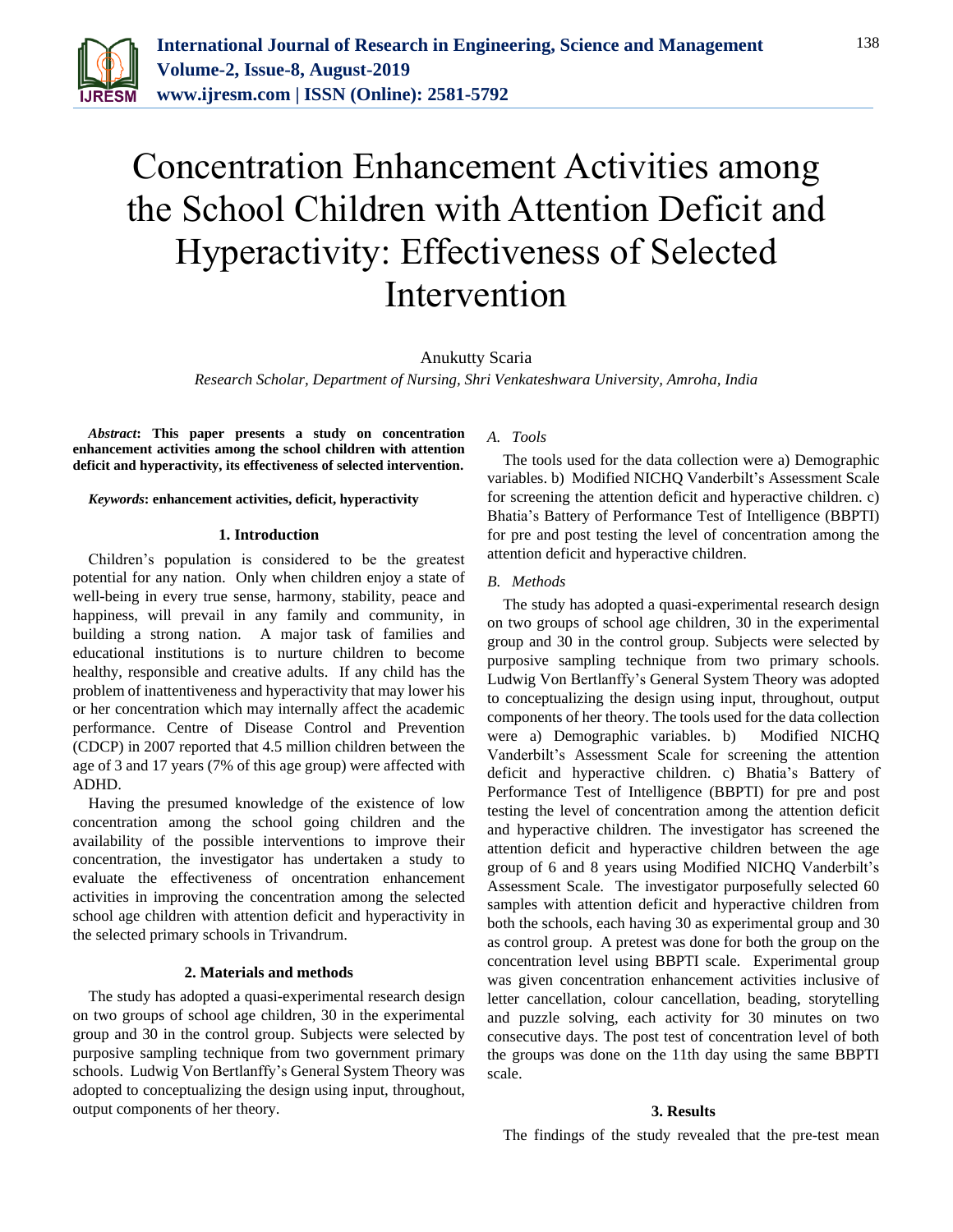

concentration score of the experimental group was  $5 \pm 0.96$  and the mean score of the control group was  $3.5 \pm 0.96$  and it showed that before implementing concentration enhancement activities both the groups were having more or less equal level of concentration. The post test mean score of concentration of the experimental group was  $9.8 \pm 1.29$  and that of control group was  $3.7 \pm 0.38$ . A comparison was done between the pre and post tests of level of concentration among the experimental and control groups. The t test value of experimental group was 31.33 df (29) at  $p<0.05$  and the control group was 1.92df (29) which is not significant. The difference of post test mean concentration score between the experimental and control group was statistically highly significant. The 't' value was found to be t  $(37.39)$  df  $(59)$  and  $p<0.01$ . The association of demographic variables like gender, type of family, family income, birth order and family structure was tested by chi square test and found to be insignificant with pre test level of concentration.

## *A. Discussion*

The finding of the study revealed that Selection of samples with attention deficit and hyperactivity for the experimental and control groups A screening test was done using Modified NICHQ Vanderbilt's Assessment Scale for the 6-8 years old children in the selected two Government primary schools. Both the schools together had 118 children at 6-8 years of age. From the first school 30 such children were screened to have attention deficit and hyperactivity who were assigned in the experiment group. From the second school 30 such children were screened and assigned in the control group.

Pretesting of the concentration level of selected school age children with attention deficit and hyperactivity in both experimental and control groups. A pretest on the concentration level of the selected attention deficit and hyperactive children was done using Bhatia's Battery of Performance Test of Intelligence for both experimental and control groups. Mean value of concentration level for the experiment group was  $5 \pm$ 0.96 and for the control groups  $3.5 \pm 0.96$ . This showed that before implementing Concentration Enhancement Activities, both the groups were having more or less equal level of concentration.

Post tested level of concentration after implementing Concentration Enhancement Activities for the experimental group only and nothing to the control group. After implementing the Concentration Enhancement Activities only to the experimental group and nothing to the control group, a post test was done for both the groups on their level of concentration using the same Bhatia's Battery of Performance Test of Intelligence. The test result revealed that the experimental group had mean level of concentration of 9.8  $\pm$ 1.29 and that of control group  $3.7 \pm 0.38$ .

Evaluation of the effectiveness of Concentration Enhancement Activities in improving the concentration by comparing the pre and post tests of concentration level among the experimental and control group. With the view of the

previous objectives the investigator had compared the pre and post tested concentration levels of the selected school age children with their consecutive mean values and the test of significance. It revealed that there is a significant difference between the pre and post tested levels of concentration within the experimental group. The 't' test value was 31.33 df(29) and p<0.05. The post tested concentration of the experimental group and control group were compared by 't' test, which was 37.39  $df(59)$  and  $p<0.01$ . This clearly indicates the effectiveness of Concentration Enhancement Activities in improving the concentration among the children.

Association of the pre tested level of concentration among the selected attention deficit and hyperactive school age children with their selected demographic variables. The investigator had selected demographic variables of the children with lower concentration such as gender, type of family, family income, birth order and family structure to relate to the pre tested level of concentration of those children which was found to be insignificant. By summing up all the results and above differences, the first two hypotheses were proved. That is there is a significant improvement in the level of concentration among the selected school age children in the experimental group after implementing concentration enhancement activities (H1) and there is a significant difference in the level of concentration between the experimental and control groups of selected school age children with attention deficit and hyperactivity after the concentration enhancement activities (H2). The research hypothesis H3 was not proved to be significant due to the inadequate sample size.

#### **4. Conclusion**

From the result of the study, it was concluded that providing concentration enhancement therapy to the school age children was very effective in improving the level of concentration which may further enhance them in improving their academic performance. Thus it may be considered as mandatory during their academic endeavour.

#### **References**

- [1] Brown RT, Freeman WS, Perrin JM, Stein MT, Amler RW, Feldman HM, et al. Prevalence and assessment of Attention-Deficit/Hyperactivity Disorder in primary care settings. Pediatrics. 2001;107:43–54.
- [2] American Psychiatric Association. Diagnostic and Statistical Manual of Mental Disorders. 4th ed. tr. Washington, DC: American Psychiatric Association; 2000.
- [3] Barkley RA. Attention-deficit hyperactivity disorder: A handbook for diagnosis and treatment. 3rd. New York: Guilford; 2006.
- [4] American Academy of Pediatrics. Clinical practice guideline: Treatment of the school-aged child with attention -deficit/hyperactivity disorder. Pediatrics. 2001;180:1033–44.
- [5] Power TJ, Karustis JL, Habboushe D. Homework success for children with ADHD: A family-school intervention program. New York: Guilford; 2001.
- [6] Pelham WE, Fabiano GA. Evidence-based psychosocial treatments for attention deficit/hyperactivity disorder. J Clin Child Adolesc Psychol. 2008;37:184–214.
- [7] Pfiffner LJ, Barkley RA, DuPaul GJ. Treatment of ADHD in school settings. In: Barkley RA, editor. Attention-deficit Hyperactivity Disorder: